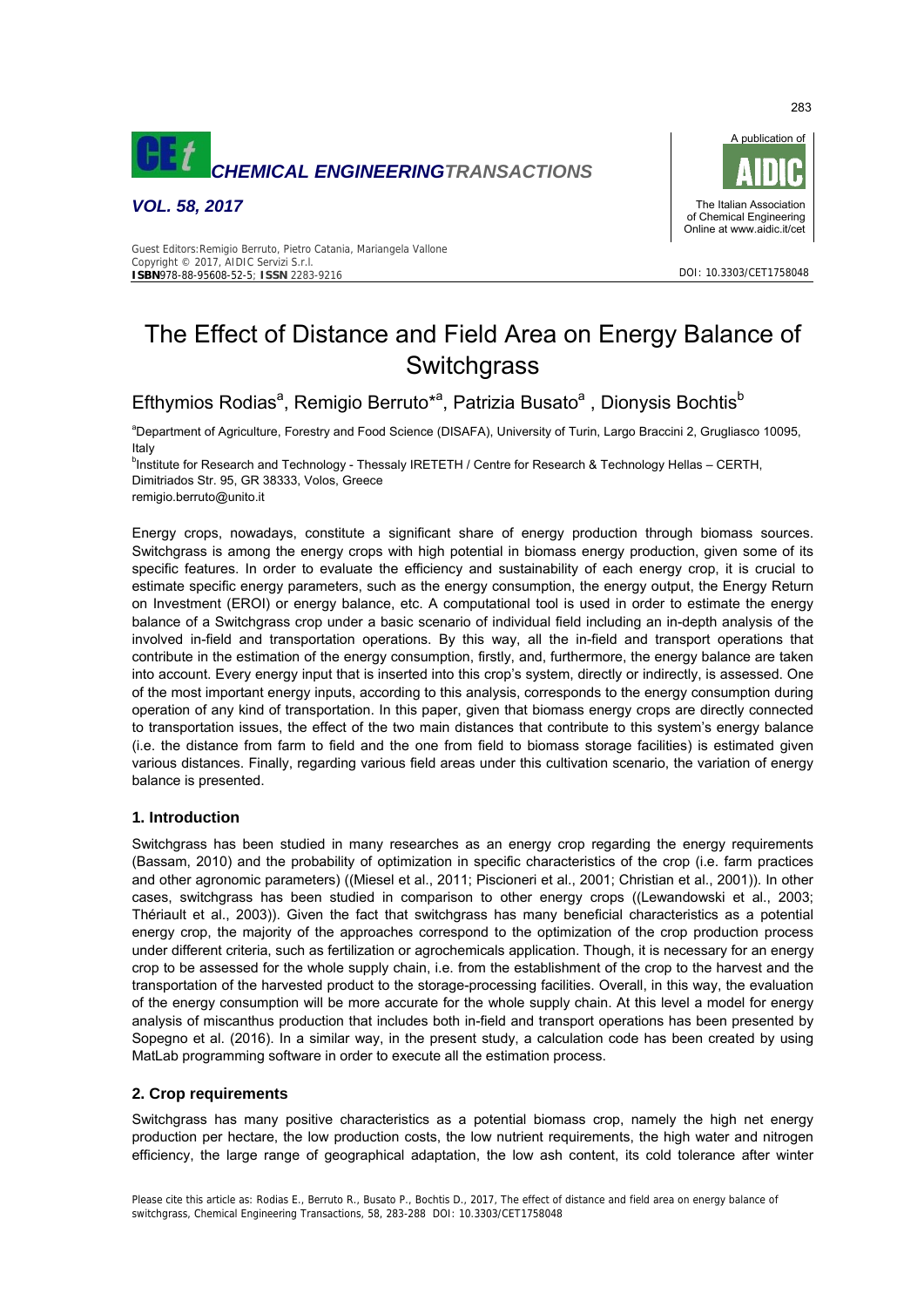hardening, its tolerance in acid conditions, its adaption in wide range of soils and the potential for carbon storage in soil (Piscioneri et al., 2001; Christian et al., 2001; Bassam, 2010; Garten et al., 2010). Specifically, switchgrass is a warm season, perennial (over 15 years under proper management) herbaceous grass, normally established by seed. It develops rhizomes and its root system is quite deep. It grows up to 50-250 cm tall depending on the variety and climatic conditions. Productivity may vary between 6 t of dry matter (DM)/ha in areas with low fertility up to 25 t of DM/ha in fertile areas (Christian et al., 2001).

Regarding the crop operations needed, seedbeds are normally prepared using traditional ploughing and secondary cultivation to produce a firm seedbed with a fine-textured surface. During the first growth, it is significant for the seedbed to have been weed controlled thoroughly because switchgrass is not competitive during the first establishment period (Bassam, 2010). This occurs because it is established by seed. The number of plants established can be up to 400 plants per m<sup>2</sup> ((Bassam, 2010; Christian et al., 2001). As for fertilization, switchgrass can produce high yield even under limited fertility (75 kg·ha<sup>-1</sup> of nitrogen (Vermerris, 2008). In the first year there is no need for nitrogen fertilizers because it is not necessary for the development of the crop and may promote weed growth leading to competition against the new plants. Phosphorus and potassium should be applied if soil availability is low and after a soil analysis. In the following years application of nutrients should be at such a level that anticipates rising productivity and also takes into account losses of minerals in harvested biomass (Christian et al., 2001). Diseases and serious pest problems have not been reported in switchgrass in Europe (Bassam, 2010; Christian et al., 2001). Regarding harvesting, there is no technical reason so as the crop not to be cut and harvested by traditional grass-harvesting machinery (Bassam, 2010). Given that switchgrass does not perform well when is harvested too frequently, one or two cut harvests per year are usually employed (Vermerris, 2008). Switchgrass yield is estimated to vary considerably, from less than 1 t of DM/ha to almost 40 t of DM /ha. The most frequently observed yield class across all ecotypes, cultivars, soils, and management practices is between 10 and 12 t of DM /ha (Hood et al., 2011).

# **3. Materials and methods**

## **3.1 Description of the system**

In the presented study the system boundary includes three basic categories of operations, i.e. the in-field operations, the corresponding field-to-farm transports of the machinery and wherever needed the transportation of materials that should be applied in the field, and the biomass field-to-storage facilities transportation. The storage of biomass or any other processing of the biomass is not taken into account. .

#### **3.2 Analysis of the energy inputs**

The energy consumption is connected with the direct and indirect energy inputs. As for indirect inputs, here, they regard the embodied energy of the operating machinery, the materials applied in the field, and the fuels and lubricants. In Table 1, the main energy inputs required by the crop of switchgrass are presented.

| Inputs                | Energy coefficients | Units  | References                          |
|-----------------------|---------------------|--------|-------------------------------------|
| Moldboard plough      | 180                 | MJ/kg  | (Kitani, 1999)                      |
| Disk-harrow           | 149                 | MJ/kg  | (Kitani, 1999)                      |
| Planter               | 133                 | MJ/kg  | (Kitani, 1999)                      |
| Mower                 | 110                 | MJ/kg  | (Kitani, 1999)                      |
| Harvester             | 116                 | MJ/kg  | (Kitani, 1999)                      |
| Fertilizer Spreader   | 129                 | MJ/kg  | (Kitani, 1999)                      |
| <b>Tractors</b>       | 138                 | MJ/kg  | (Kitani, 1999)                      |
| Wagon-trailer         | 50                  | MJ/kg  | (Kitani, 1999)                      |
| Diesel fuel           | 41.2                | MJ/I   | (Wells, 2001; Barber, 2004)         |
| Lubricants            | 46                  | MJ/I   | (Saunders et al., 2006)             |
| Seeds                 | 2.9                 | MJ/kg  | (Boydston, 2010)                    |
| Nitrogen (N)          | 78.1                | MJ/kg  | (Kitani, 1999)                      |
| Phosphorus $(P_2O_5)$ | 17.4                | MJ/kg  | (Kitani, 1999)                      |
| Potassium $(K_2O)$    | 13.7                | MJ/kg  | (Kitani, 1999)                      |
| Herbicide             | 85/190              | MJ/kg  | (Boydston, 2010; Renz et al., 2009) |
| Human Power           | 1.96                | MJ/h   | (Hamedani et al., 2011)             |
| Irrigation Pipe       | 110.6               | MJ/kg  | (Diotto et al., 2014)               |
| Electricity           | 8.1                 | MJ/kWh | (Wells, 2001; Barber, 2004)         |

*Table 1: The main energy coefficients* 

284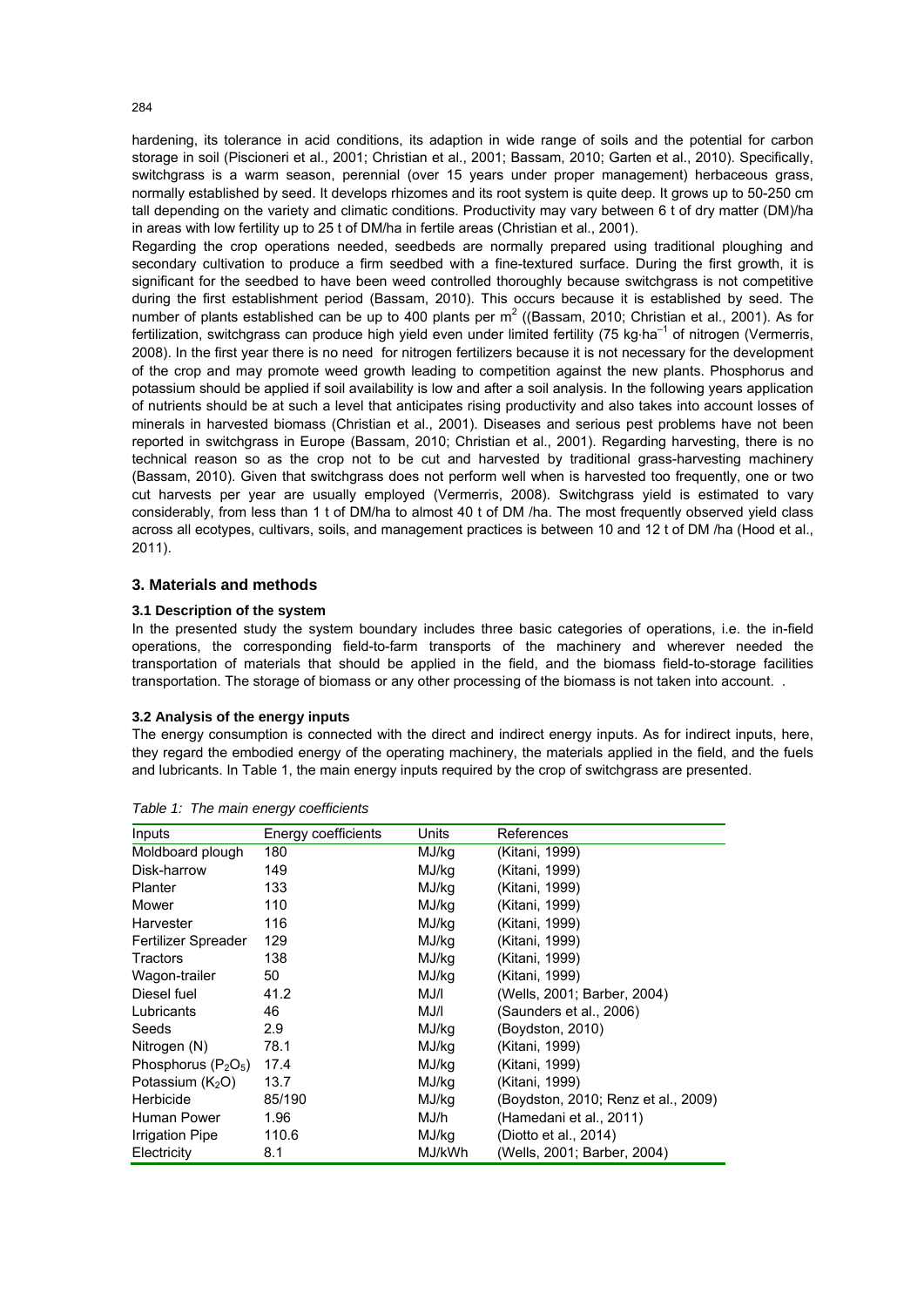The basic scenario regards a "unit" field of 1 ha area that is located 1000 m from the base farm and 1000 m from the biomass storage facilities. The farm operations that take place for the ten-year period (Y1-Y10) are shown in Table 2 in a binary expression, i.e. 0 means that the operation is not held and 1 when the operation is executed. This system was evaluated for an exploitation period of 10 years in its basic scenario in order to evaluate it further regarding the effect of the distance and the field area on the energy consumption

| Table 2: Field operations per year |  |
|------------------------------------|--|
|                                    |  |

| Operations              | Υ1 |   | Y3 | Y4 | Y5 | Y6 |   | Y8 | Υ9 | Y10 |
|-------------------------|----|---|----|----|----|----|---|----|----|-----|
| Ploughing               |    | 0 | 0  | 0  | 0  | 0  | 0 | 0  |    | 0   |
| Disk-harrowing          |    | 0 | 0  | 0  | 0  | 0  | 0 | 0  |    | 0   |
| Planting                |    | 0 | O  | 0  | 0  | 0  | 0 | 0  |    | 0   |
| Mowing                  | 0  | 1 |    |    |    |    |   |    |    |     |
| Harvester               | 0  |   |    |    |    |    |   |    |    |     |
| Fertilizer Spreading    |    | 0 |    |    |    |    |   |    |    |     |
| Agrochemicals Spreading |    | 1 |    | 0  | 0  | 0  | 0 | 0  |    | 0   |
| Transport               | 0  |   |    |    |    |    |   |    |    |     |
| Irrigation              |    | 1 |    |    |    |    |   |    |    |     |

Farm machinery contributes as energy consumption, not only through the fuel and lubricant energy input that are included in each operation, but also through the embodied energy of each machinery, implement or tractor. In the embodied energy, parameters such as the construction energy of raw materials, the energy of construction of farm machinery, the transport energy to the final consumer and the repair-and-maintenance energy of machinery for their estimated lifetime are included. By using the energy inputs of machinery, and given their corresponding weights, their estimated lifetime and the operational capacity for each farm operation (Wells, 2001; Alluvione et al., 2011)**,** the machinery energy consumption can be extracted in MJ/ha.

Concerning fertilization, based on the literature, the following fertilization planning was adopted: for the first year 100 kg·ha<sup>-1</sup> P<sub>2</sub>O<sub>5</sub> and 100 kg·ha<sup>-1</sup> K<sub>2</sub>O were applied, in the second year there was no fertilization, the following odd years (3<sup>rd</sup>, 5<sup>th</sup>, 7<sup>th</sup> and 9<sup>th</sup>) were applied 75 kg ·ha<sup>-1</sup> of nitrogen fertilizers, 100 kg·ha<sup>-1</sup> P<sub>2</sub>O<sub>5</sub> and 100 kg·ha<sup>-1</sup> K<sub>2</sub>O per year, and the following even years  $(4^{th}, 6^{th}, 8^{th}$  and  $10^{th}$ ) was considered an application of only nitrogen fertilizers in an amount of 75 kg·ha<sup>-1</sup> per year. In order to keep up with these nutrients demands, urea, single superphosphate and potassium chloride were selected, respectively.

Switchgrass requires weed control for the first years of establishment in order to compete against weeds. In the present study, agrochemicals spreading were operated the first three years, according to the following plan: the first year it was applied a pre-planting herbicide application in quantity of 1.12 kg ha<sup>-1</sup> by using Atrazine and for the second and third year application of  $4.26 \text{ kg} \cdot \text{ha}^{-1}$  by using 2,4-D (2,4-Dichlorophenoxyacetic acid) herbicide. Switchgrass does not have any requirements in other agrochemicals application (herbicide, pesticide, fungicide, etc.) from the fourth year on.

The typical plant density of switchgrass presents huge variation. In the present study, plant density of 15 plants per m<sup>2</sup> was selected.

Regarding harvesting, it was considered one cut per year starting from the second year. Firstly, mowing is operated in order to give some time to the mowed plants to get dry during winter (Piscioneri et al., 2001) and then, forage harvester operates, too. Switchgrass yield, in this study, was considered to be 11 t·ha<sup>-1</sup> with corresponding energy content of 19.2 MJ·kg<sup>-1</sup> of dry matter (Sokhansanj et al., 2009).

As for irrigation, given the many choices that are suggested, it was selected micro-irrigation to be established in the crop in order to achieve sustainability goals. The emitters that included in the estimation were two per  $m<sup>2</sup>$ . The water was pumped from 10 m depth well and the total water lift for the whole system was considered 34 m. The annual water demand for this crop is 240 mm (Christian et al., 2001). In order to evaluate the total pipe mass the Eq. 1 adopted from Diotto et al. (2014):

 $w = e^{\{-8.714 + [1.911 \times \ln(D)] + 4.53 \times 10^{-7} \times PC^2\}}$  (1)

where w is the pipe mass for PVC pipes in kg·m<sup>-1</sup>, D is the commercial diameter in mm and PC is the pipe pressure class in kPa. For the operation of irrigation, an electric pump has been considered.

## **4. Results**

# **4.1 Basic scenario**

The energy contribution per field operation can be divided mainly in three categories, i.e. fuels energy, embodied energy and materials energy. Regarding embodied energy, it corresponds to the energy that is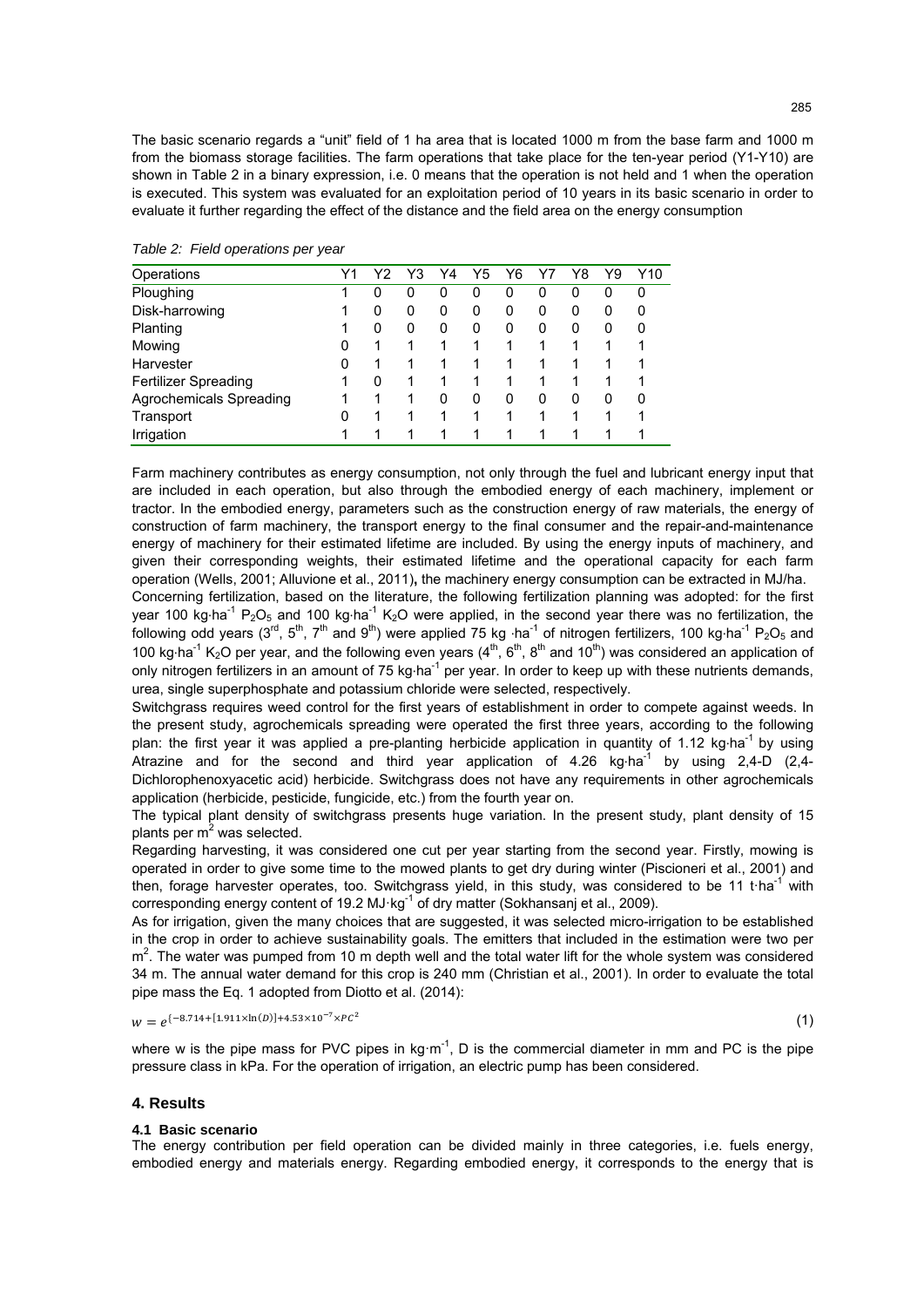embodied in field machinery, but for irrigation it refers to the embodied energy of pipes, pump and each other component. As for material, it includes the agrochemicals, fertilizers and propagation means embodied energy. The energy consumption for these categories is presented in Table 3.

| Operation                   | <b>Fuels</b> | Embodied | Material | Total  |  |
|-----------------------------|--------------|----------|----------|--------|--|
|                             | Energy       | Energy   | Energy   | Energy |  |
| Ploughing                   | 720          | 74       |          | 796    |  |
| Disk-harrowing              | 551          | 52       |          | 605    |  |
| Planting                    | 287          | 50       | 20       | 359    |  |
| Mowing                      | 8,192        | 453      |          | 8,670  |  |
| Harvester                   | 20,772       | 728      |          | 21,557 |  |
| <b>Fertilizer Spreading</b> | 647          | 307      | 48,415   | 49,374 |  |
| Agrochemicals<br>Spreading  | 204          | 37       | 4,189    | 4,432  |  |
| Transport                   | 2,212        | 6,796    |          | 9,131  |  |
| Irrigation                  | 26,244       | 9,322    |          | 35,566 |  |

*Table 3: Main categories of energy consumption per field operation for a ten-years' crop life (MJ ha<sup>-1</sup>)* 

Given all the energy inputs and other parameters, the total consumed energy per operation for the ten-year period was calculated and presented in Figure 1. The main categories of energy consumption that contribute to the total energy input are directly connected mainly to in-field operations and material embodied energy and less in transportation operations, as it is presented in Figure 2.



*Figure 1: Energy consumption allocation (%) per field operation over 10 years' crop life* 



*Figure 2: Main categories' allocation of energy consumption over 10 years' crop life* 

According to the previous analysis the Energy return on investment (EROI) of the basic scenario ratio for the tested period is 14.56.

286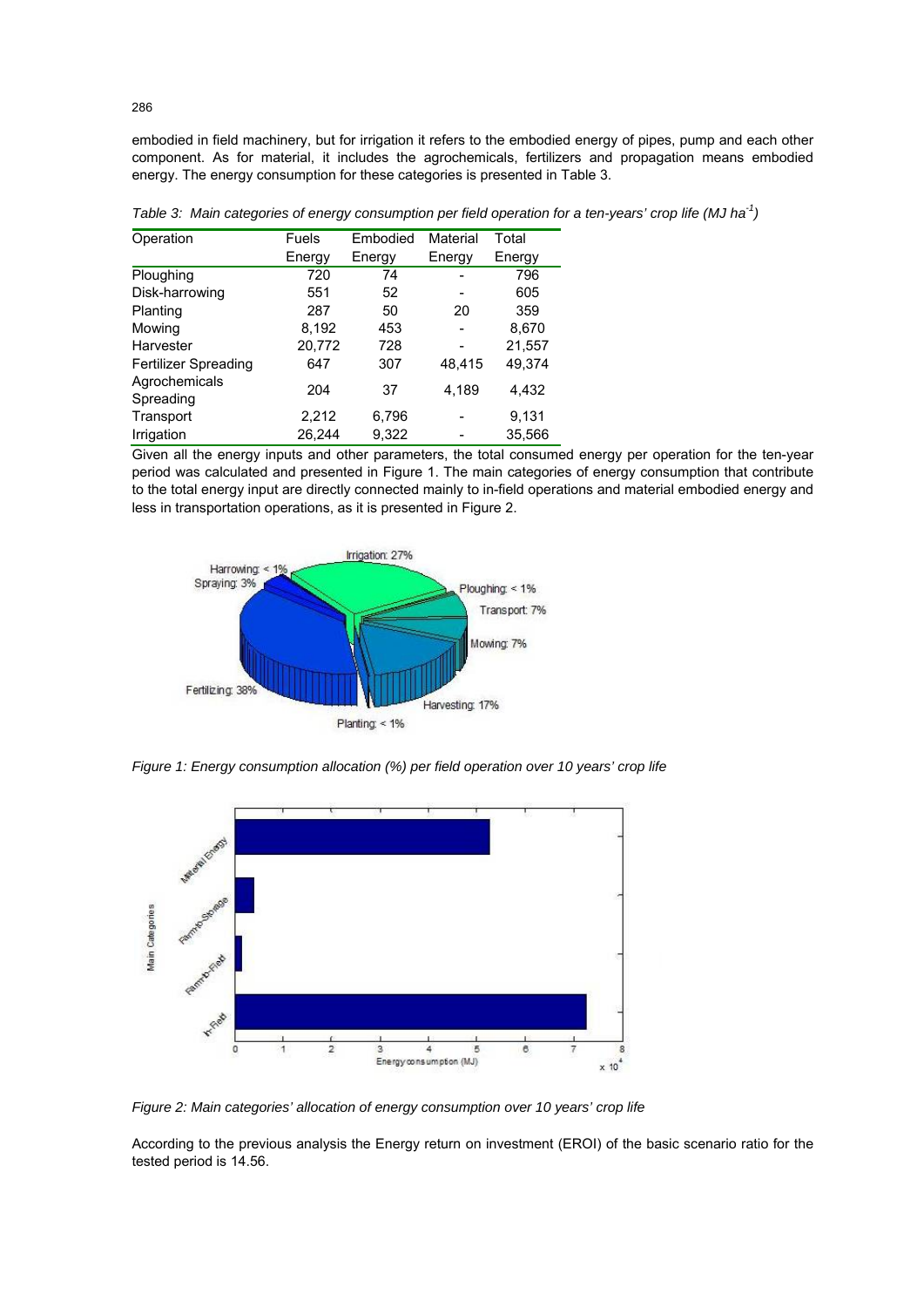#### **4.2 Field area and distance variability**

In order to evaluate better the crop, the basic scenario was tested in a set of field areas and distances, varying from 1 to 50 ha and 1 to 50 km distances from farm to field and from field to biomass facilities, respectively and compare the variance of the EROI. The production practice that has been considered is the same as described in the basic scenario. The result of this evaluation is presented in Figure 3. A significant increase is presented from smaller to bigger field areas and a more mild decrease is shown from closer to longer distances. This depicts the higher significance of the in-field operations and every energy input that is included in the field more than the logistics operations of farm machinery during the production period and biomass product after harvesting.



*Figure 3: Variability of EROI according to field area and distance* 

## **5. Conclusions**

The Energy return on investment (EROI) is significant in order to evaluate a crop, especially when it is an energy crop that will be used in the biomass production. For this reason, in the current study, switchgrass was selected in order to evaluate it firstly under a basic scenario case study and, in further, to predict, in a way, the results of the same scenario under variable scenarios with different parameters such as the field area and the distance from field to storage facilities. The results of this study show that over certain levels of field areas and distances the EROI is changing. This is presented clearly enough in surface-type Figure 3. The EROI is increasing significantly for field areas up to 10 ha compared to larger field areas that the EROI is shown to be more and more steady as the field area increases. On the other hand, regarding the distance effect, from Figure 3, it is presented that there is a smooth decrease in EROI as the distance increases. The current study can be used as a basis for future research on the estimation of the ideal range of distances from field to biomass storage facilities in order to predict the perfect position of a biomass plant. Furthermore, it can be used in order to design a specific production system or to find the best solutions to optimise a system.

### **Reference**

Alluvione F., Moretti B., Sacco D., Grignani C., 2011. EUE (energy use efficiency) of cropping systems for a sustainable agriculture. Energy, 36, 4468–4481.

- Barber, A., 2004. Seven Case Study Farms : Total Energy & Carbon Indicators for New Zealand Arable & Outdoor Vegetable Production, New Zealand.
- Bassam, N. El, 2010. Handbook of Bioenergy Crops. A Complete Reference to Species, Development and Applications, Earthscan, London, United Kingdom.
- Boydston, R., 2010. Managing Weeds in Switchgrass Grown for Biofuel. Agriculturtal Research Service. Available at: css.wsu.edu/biofuels/files/2012/09/Boydston\_2010\_Switchgrass\_Workshop.pdf [Accessed March 15, 2017].